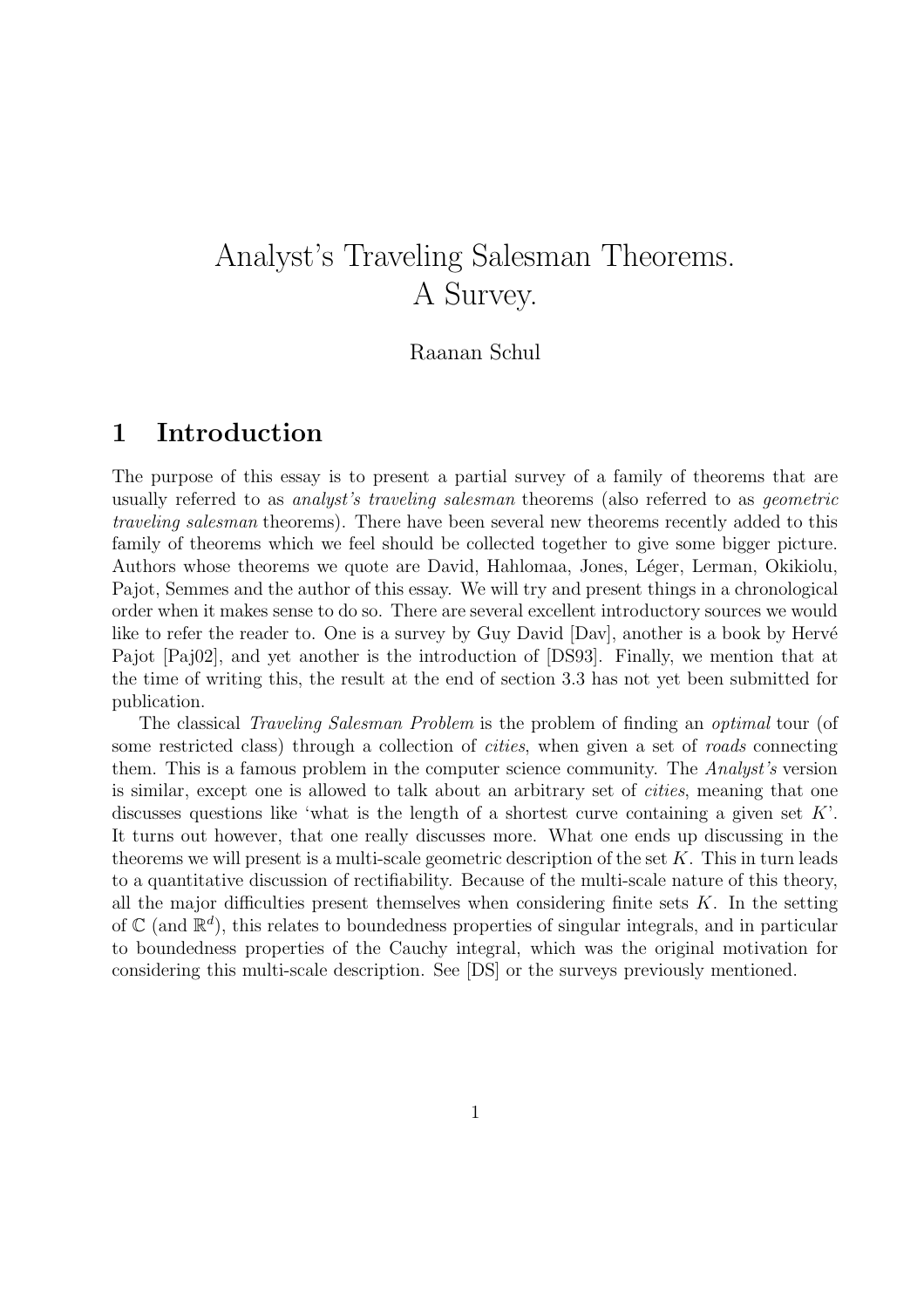### 2 Some Definitions

### $\lesssim$  and  $\sim$

Given two functions a and b into  $\mathbb R$  we say

 $a \lesssim b$ 

with constant C, when there exists a constant  $C = C_{a,b}$  such that

 $a \leq Cb$ .

We say that  $a \sim b$  if we have  $a \leq b$  and  $b \leq a$ .

### $K, M$ , Balls and Nets. Multiresolution Families

Let M be a metric space with metric dist( $\cdot$ ,  $\cdot$ ). We will fix a set  $K \subset \mathcal{M}$ . We will always assume that  $\text{diam}(K) < \infty$ . This assumption may be removed for some of the results, however if we are to use  $\mathcal{D}^K$  as defined below then we have a 'largest' scale. No constants will depend on  $\text{diam}(K)$  unless explicitly stated.

A ball Q is a set

$$
Q = \text{Ball}(x, r) := \{ y : \text{dist}(x, y) \le r \}
$$

for some  $x \in \mathcal{M}$  and some  $r > 0$ .

We say that  $X \subset K$  is an  $\epsilon$  – net for K if

(i) for all  $x_1, x_2 \in X$  we have  $dist(x_1, x_2) > \epsilon$ 

(ii) for all  $y \in K$  there exits  $x \in X$  such that  $dist(x, y) \leq \epsilon$ 

Hence  $K \subset \bigcup$  Ball $(x,\epsilon)$  for an  $\epsilon - net X$  for K. Note that if  $X' \subset K$  satisfies (i) then  $x∈X$ X' can be extended to an  $\epsilon$  – net X for K since a maximal subset of K satisfying (i), will

satisfy (ii). Fix a set K. Denote by  $X_n^K$  a sequence of  $2^{-n}$  – nets for K, such that  $X_n^K \subset X_{n+1}^K$ . Set

$$
\mathcal{D}^K = \{ \text{Ball}(x, A2^{-n}) : x \in X_n^K, n \text{ an integer}, n > n_0 \}
$$

for a constants  $A > A_0 > 1$  and integer  $n_0$ . The constant  $A_0$  is fixed large enough (independently of  $K$ ) so that a collection of theorems we discuss later will hold. We require  $n_0 < -\log(\text{diam}(K)).$ 

**Remark 2.1.** The constant  $n_0$  is only needed to assure that we indeed have such a sequence of nets. The constants in the theorems we state will be independent of the particular choice of  $n_0$ , and so it is suppressed in the notation. One may choose  $X_{n_0}$ , and then for  $n > n_0$ build  $X_n^K$  from  $X_{n-1}^K$  by extending to a  $2^{-n}$  – net.

**Remark 2.2.** For some of the theorems the requirement of  $X_n^K \subset X_{n+1}^K$  is not needed.

We call  $\mathcal{D}^K$  a multiresolution family. Note that  $\mathcal{D}^K$  depends on K.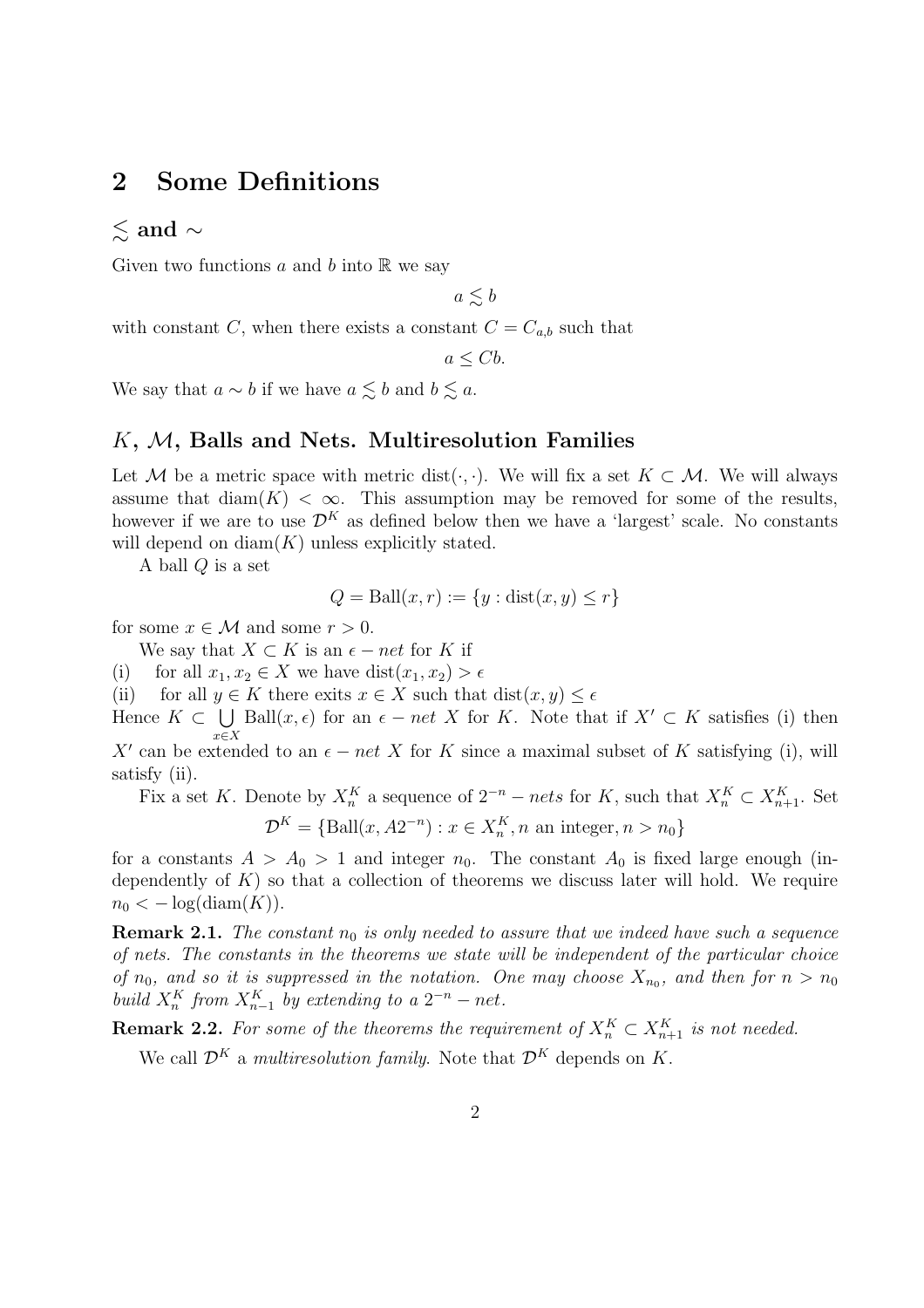#### Lipschitz Functions, Rectifiable Sets, Rectifiable curves

A function  $f : \mathbb{R}^k \to \mathcal{M}$  is said to be *Lipschitz* if

$$
\frac{\text{dist}(f(x), f(y))}{\|x - y\|} \le C_f, \forall x, y \in \mathbb{R}^k.
$$

A set is called k-rectifiable if it is contained in a countable union of images of Lipschitz functions  $f_j: \mathbb{R}^k \to \mathcal{M}$ , except for a set of k-dimensional Hausdorff measure zero. For more details see [Mat95], where one can also find an excellent discussion of rectifiability in the setting of  $\mathbb{R}^d$ , part of which carries over to the setting of other metric spaces.

A set is called a rectifiable curve if it is the image a Lipschitz function defined on R. A standard result is that if Γ is a connected set of finite (Hausdorff) length then it is a rectifiable curve.

### Ahlfors-Regularity

Given a set K we say that K is k-Ahlfors-Regular if there is a  $C > 0$  so that for all  $x \in K$ and  $0 < r < \text{diam}(K)$  we have

$$
\frac{r^k}{C} \le \mathcal{H}^k|_K(\text{Ball}(x,r)) < Cr^k.
$$

Some of the theorems below will deal with 1-Ahlfors-Regular sets. One can view those theorem and proofs as a discussion about a Carleson measure with support on  $K \times \mathbb{R}_+$ .

### The Jones  $\beta$  Numbers

Assume we have a set K lying in  $\mathbb{R}^d$ . Consider Q a cube or ball. We define the Jones  $\beta_{\infty}$ number as

$$
\beta_{\infty,K}(Q) = \frac{1}{\text{diam}(Q)} \inf_{L \text{ line}} \sup_{x \in K \cap Q} \text{dist}(x, L)
$$
  
= radius of thinnest cylinder containing  $K \cap Q$ .  

$$
\frac{\text{radius of thinnest cylinder containing } K \cap Q}{\text{diam}(Q)}.
$$

Hence if  $\hat{K} \supset K$  then  $\beta_{\infty,\hat{K}}(Q) \geq \beta_{\infty,K}(Q)$ . Note that we have defined a quantity which is scale independent. This quantity has  $L^p$  variants. Given a locally finite measure  $\mu$  and  $1 \leq p < \infty$ , one defines

$$
\beta_{p,\mu}(Q) = \frac{1}{\text{diam}(Q)} \inf_{L \text{ line}} \{ \int_Q \text{dist}(y, L)^p \frac{d\mu(y)}{\mu(Q)} \}^{1/p}.
$$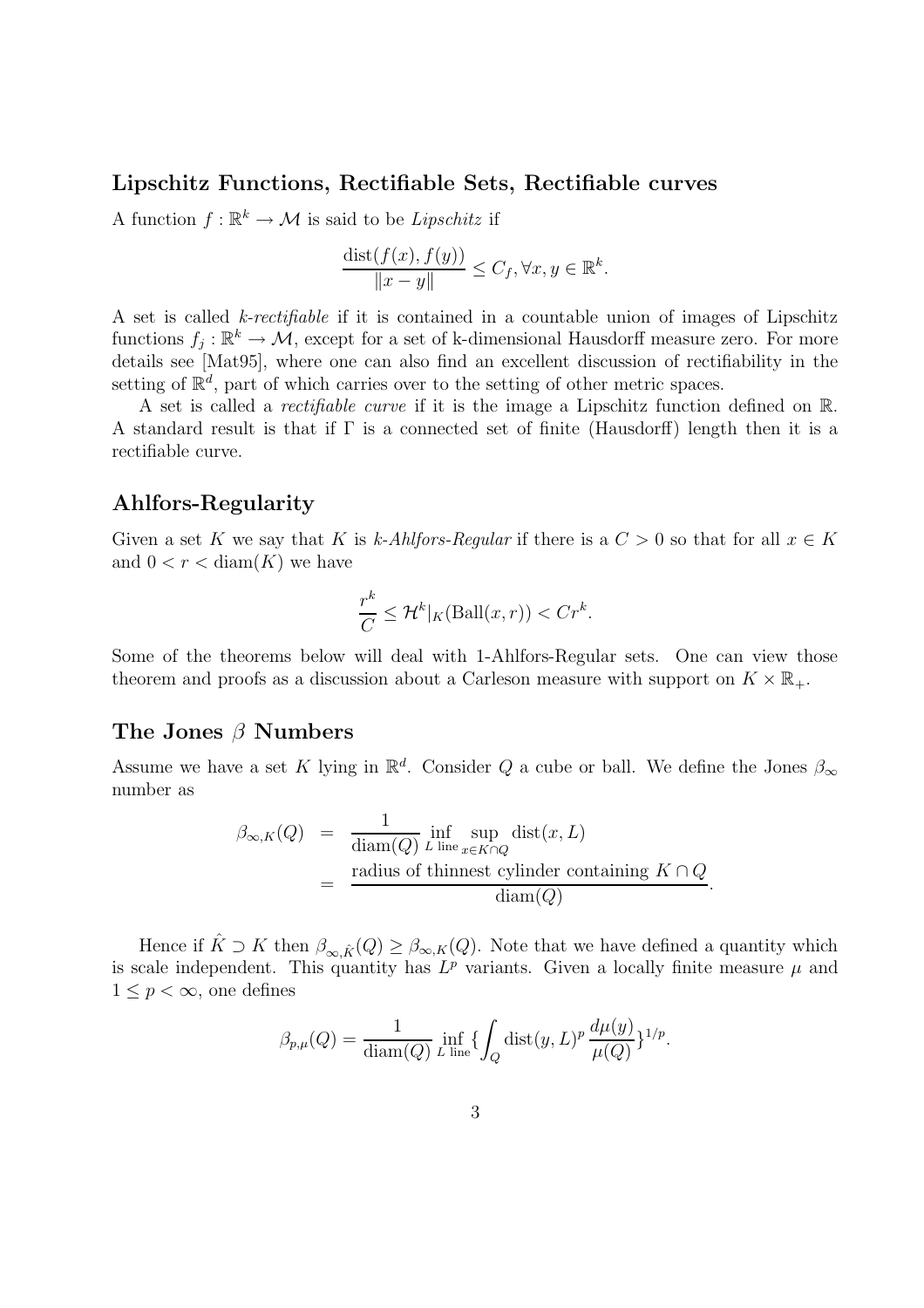

Figure 1:  $h = \beta_{\infty,K}(Q) diam(Q)$ 

Clearly

$$
\beta_{p,\mu} \le \beta_{\infty, \text{supp}(\mu)}.\tag{2.1}
$$

We define  $\beta_{\infty,\mu} = \beta_{\infty, \text{supp}(\mu)}$ .

Various other definitions of  $\beta$ (Ball $(x, r)$ ) will appear below, with various sub-indices. The common thread is that they in some sense measure how far a set  $K \cap Ball(x, r)$  is from being along a geodesic (when this has a meaning), and that they are scale invariant.

### Menger Curvature and other quantities

Let  $x_1, x_2, x_3 \in \mathcal{M}$  be three distinct points. Take  $x'_1, x'_2, x'_3 \in \mathbb{C}$  such that  $dist(x_i, x_j) =$  $|x'_i - x'_j|$  for  $1 \leq i, j \leq 3$ . If  $x'_1, x'_2, x'_3$  are collinear then define

$$
c(x_1, x_2, x_3) := 0.
$$

Otherwise, let R be the radius of the circle going through  $x'_1, x'_2, x'_3$ . In this case define

$$
c(x_1, x_2, x_3) := \frac{1}{R}.
$$

This quantity is referred to as the Menger curvature of the triple  $x_1, x_2, x_3$ .

For an ordered triple  $(x_1, x_2, x_3) \in \mathcal{M}^3$  we define

$$
\partial_1(x_1, x_2, x_3) := \text{dist}(x_1, x_2) + \text{dist}(x_2, x_3) - \text{dist}(x_1, x_3).
$$

Let  $\{x_1, x_2, x_3\} \subset \mathcal{M}$  be an unordered triple. Assume without loss of generality dist $(x_1, x_2) \leq$  $dist(x_2, x_3) \leq dist(x_1, x_3)$ . Define

$$
\partial(\{x_1,x_2,x_3\}):=\partial_1(x_1,x_2,x_3),
$$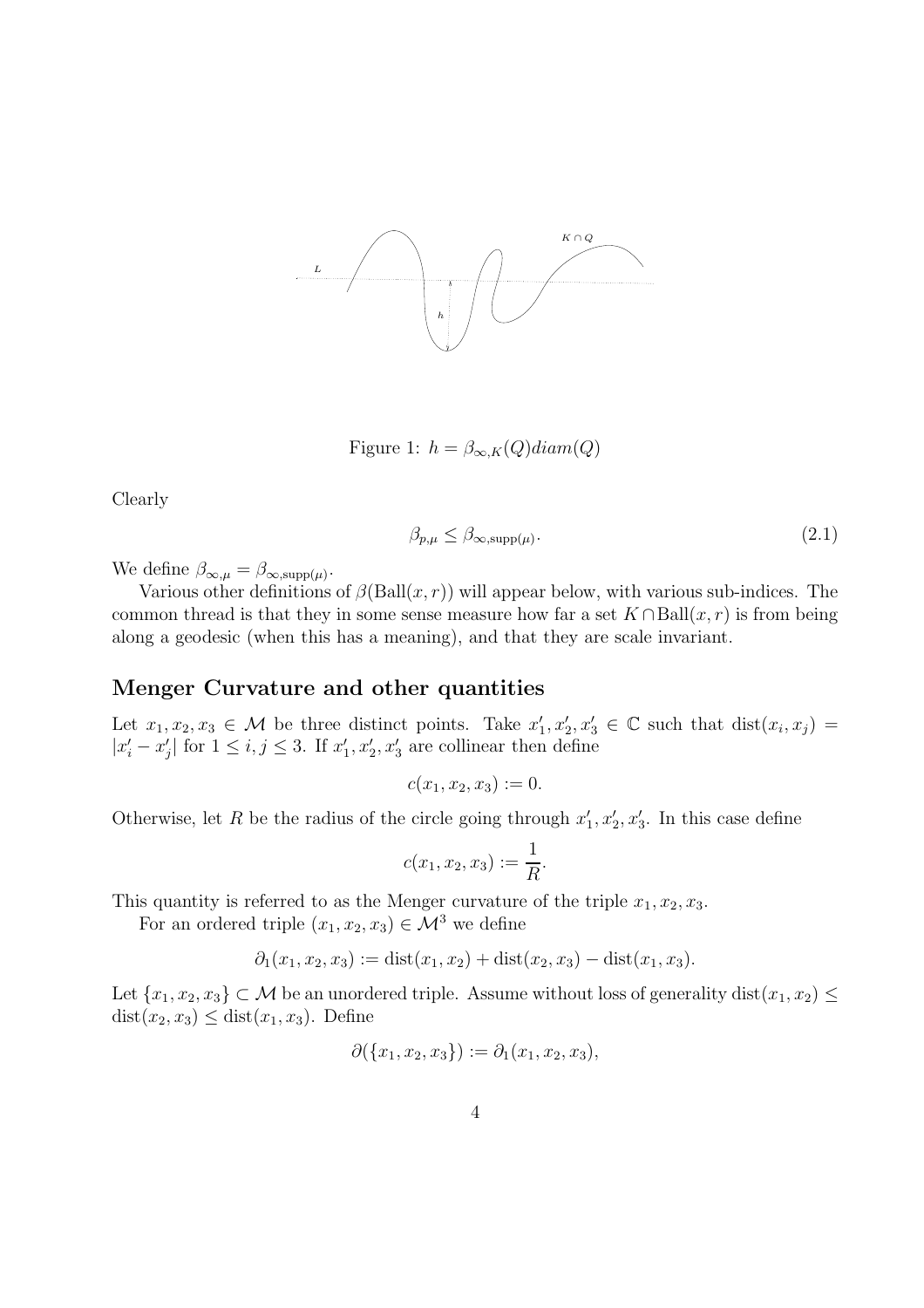or equivalently

$$
\partial(\{x_1, x_2, x_3\}) = \min_{\sigma \in S_3} \partial_1(x_{\sigma(1)}, x_{\sigma(2)}, x_{\sigma(3)}).
$$

Hence we have for all  $\{x, y, z\} \subset \mathcal{M}$ 

$$
0 \le \partial(\{x, y, z\}) \le \partial_1(x, y, z)
$$

where non-negativity follows from the triangle inequality.

#### Remark 2.3. If

$$
dist(x, y) \leq dist(y, z) \leq dist(x, z) \leq A \cdot dist(x, y)
$$
\n(2.2)

then

$$
c2(x, y, z) \text{diam}\{x, y, z\}3 \sim \partial(\{x, y, z\})
$$

with constant depending only on A. See [Hah05].

Moreover, in a Euclidean space, by the Pythagorean theorem,

$$
\beta_{\infty,\{x,y,z\}}^2(\text{Ball}(x,\text{diam}\{x,y,z\})\text{diam}\{x,y,z\} \sim \partial(\{x,y,z\})
$$
\n(2.3)

with constant depending only on A.

### 3 Traveling Salesman Theorems

#### $3.1$  $\mathbb{R}^d$

We start by stating two theorems. We will give a different formulations than the original statements. The reason for this is that these formulation will generalize nicely later in the survey. In the context of  $\mathbb{R}^d$  the formulations we give are equivalent to the original ones. The first theorem is a quantitative way of saying 'a connected set is flat at most scales in most locations'.

**Theorem 3.1.** [Jon90, Oki92] For any connected set  $\Gamma \subset \mathbb{R}^d$  such that  $\Gamma \supset K$  we have

$$
\sum_{\mathcal{D}^K} \beta_{\infty,\Gamma}^2(Q) \text{diam}(Q) \lesssim \mathcal{H}^1(\Gamma). \tag{3.1}
$$

This was first proven for  $d = 2$  by Jones using complex analysis, and then extended to all d by Okikiolu, who used geometric methods. The constant that comes out of Okikiolu's proof depends exponentially on the dimension  $d$ , however in remark 3.6 we will state a stronger result. The following theorem gives a very good reason to care about the left hand side of inequality (3.1).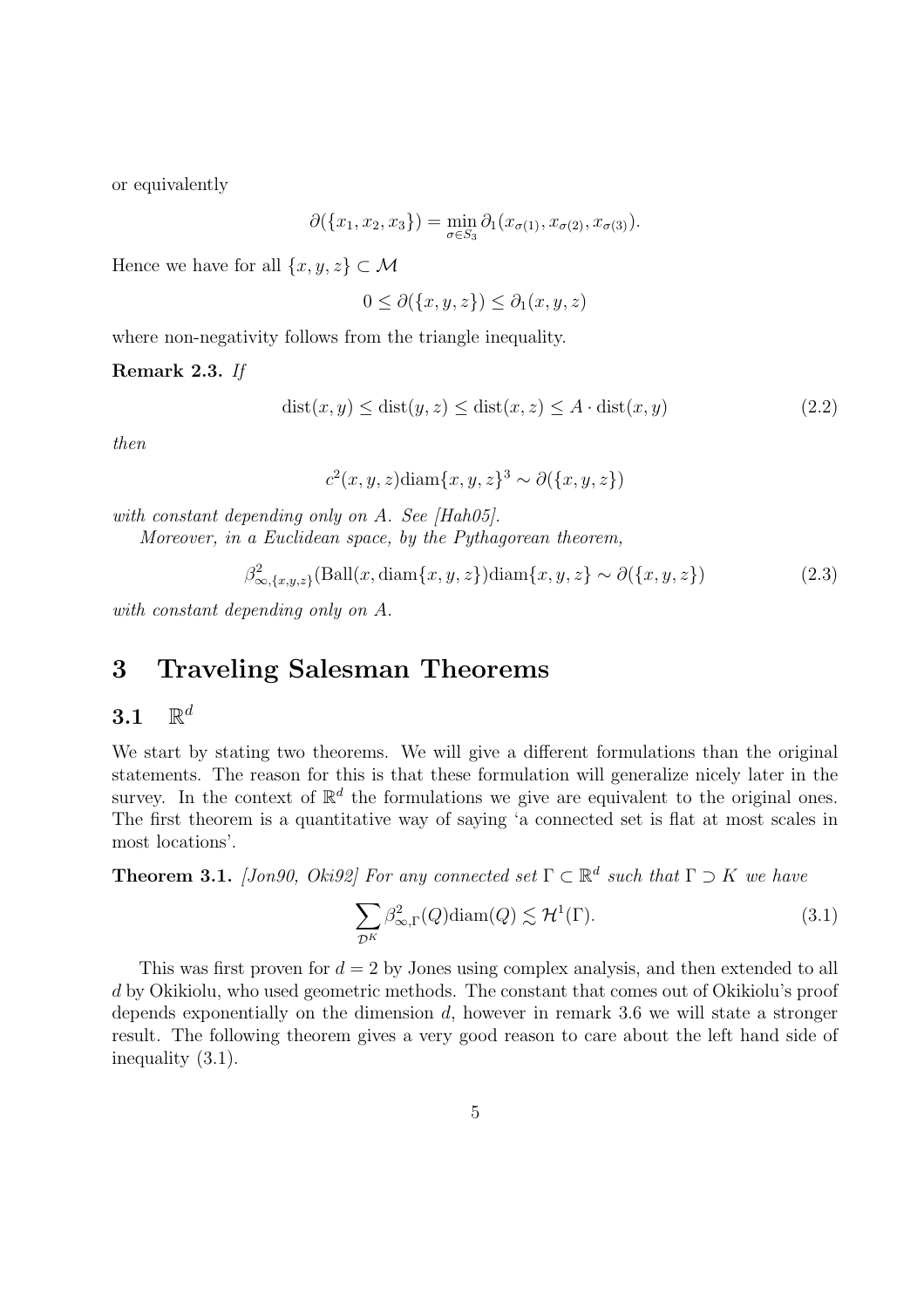**Theorem 3.2.** [Jon90] Suppose  $A_0$  is large enough. Given a set  $K \subset \mathbb{R}^d$ , there exists a connected set  $\Gamma_0 \supset K$  such that the length of  $\Gamma_0$  satisfies

$$
\mathcal{H}^1(\Gamma_0) \lesssim \text{diam}(K) + \sum_{\mathcal{D}^K} \beta_{\infty, K}^2(Q) \text{diam}(Q). \tag{3.2}
$$

Again, the constant which comes out of the original proof is exponential in the dimension d, but more general versions of this theorem exist where the dimension d becomes irrelevant. See remark 3.6 and theorem 3.8.

One can actually get a little more from the proofs that were given in [Jon90, Oki92] to these theorems. If  $\Gamma$  is 1-Ahlfors regular then for all  $z \in \Gamma$  and  $R > 0$ 

$$
\sum_{\substack{Q \in \mathcal{D}^K\\Q \subset B(z,R)}} \beta_{\infty,\Gamma}^2(Q) \text{diam}(Q) \lesssim R. \tag{3.3}
$$

Conversely, if one has the condition that for all  $z \in K$  and  $R > 0$ 

$$
\sum_{\substack{Q \in \mathcal{D}^K\\Q \subset B(z,R)}} \beta_{\infty,K}^2(Q) \text{diam}(Q) \lesssim R \tag{3.4}
$$

then the construction yields a 1-Ahlfors-Regular  $\Gamma_0$  (recall that we had assumed diam(K) <  $\infty$ ).

In any case, combining theorems 3.1 and 3.2 one gets

$$
diam(K) + \sum_{\mathcal{D}^K} \beta_{\infty,K}^2(Q) diam(Q) \sim \mathcal{H}^1(\Gamma_{MST})
$$

where  $\Gamma_{MST}$  is the shortest curve containing K.

We will give some idea of the arguments that are used for the proofs theorems 3.1 and 3.2 after we discuss their generalizations and variations in various categories. We will try and discuss them in a roughly chronological order. Note that some theorems will contain only a variation or generalization of theorem 3.2, whereas others will do so for both theorem 3.1 and theorem 3.2.

## 3.2 Variations in  $\mathbb{R}^d$

We start with a theorem by David and Semmes, who showed the following, which contains both a variation of theorem 3.1 and a variation of theorem 3.2.

**Theorem 3.3.** [DS] Let  $K \subset \mathbb{R}^d$  be a 1-Ahlfors-Regular set and  $1 \le q \le \infty$ . Then K is contained in a connected 1-Ahlfors-Regular set if and only if for all  $z \in K$  and  $0 \leq R$  $diam(K)$ 

$$
\int_0^R \int_{\text{Ball}(z,R)} \beta_{q,\mathcal{H}^1|\kappa} (\text{Ball}(x,t))^2 d\mathcal{H}^1|\kappa(x) \frac{dt}{t} \lesssim R. \tag{3.5}
$$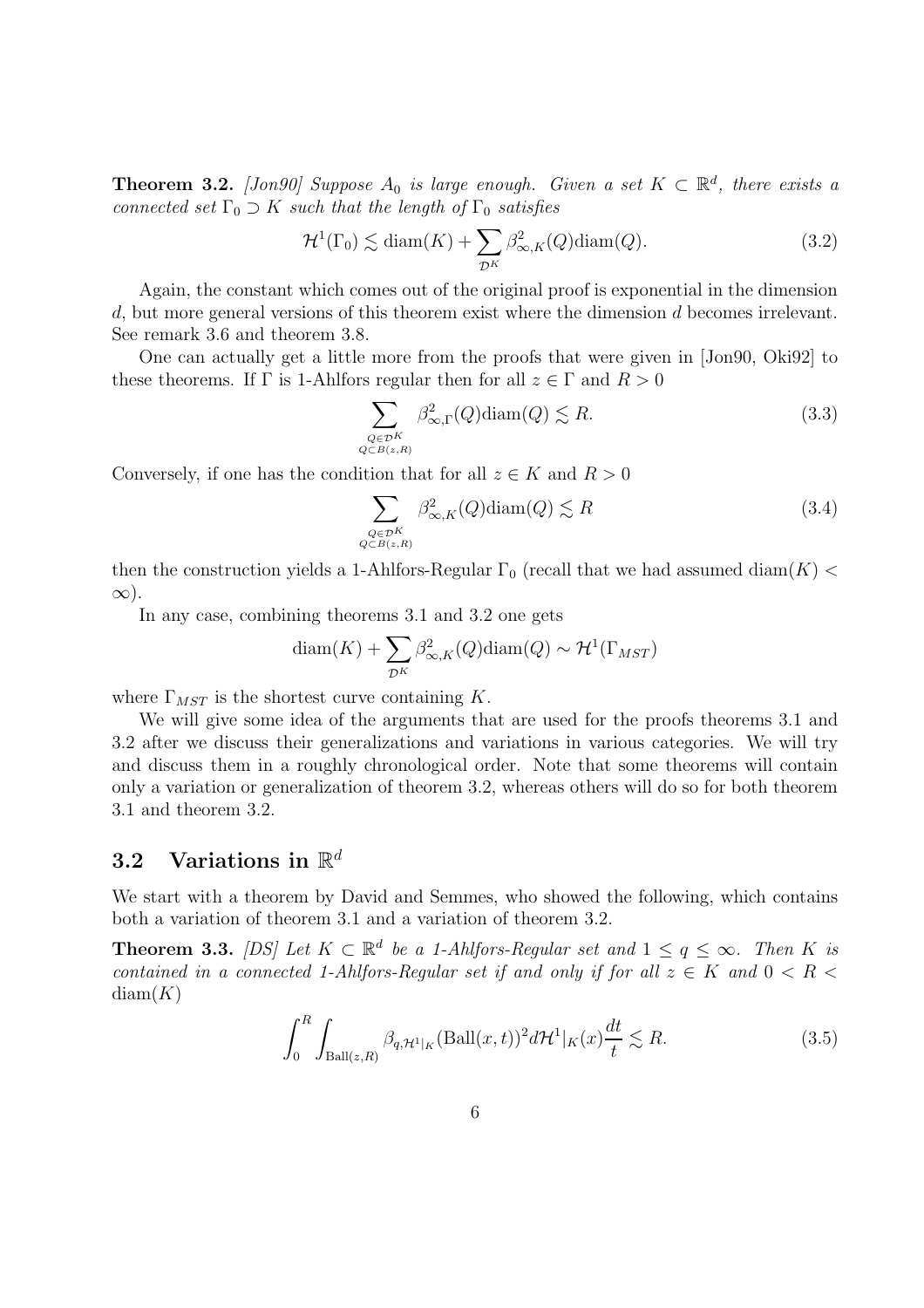Remark 3.4. Note that the left hand side of inequality (3.5) can be discretized as a multiresolution sum as in the left hand side of inequality (3.3).

**Remark 3.5.** The theorem we stated is a special case of much more general theorem which was proved in [DS]. The general theorem deals with sets in  $\mathbb{R}^d$ , which are k-Ahlfors-Regular for  $k > 1$ . It gives an equivalence between several conditions that vary from the above conditions, which are of geometric type, to conditions which have to do with the boundedness of a family of singular integral operators. Since they show much more, the route they take to show theorem 3.3 is different (and in particular, less direct) than the route used in the proofs of the other results we discuss.

Later, in [Paj96], Pajot gave a construction which was based on [Jon90], and gives another variation on theorem 3.2. For a compact 1-Ahlfors-Regular set K satisfying (3.5) and  $1 \leq q$ , he constructed a 1-Ahlfors-Regular connected set  $\Gamma_0 \supset K$ . This set satisfied

$$
\mathcal{H}^1(\Gamma_0) \lesssim \text{diam}(K) + \int_0^{\text{diam}(K)} \int \beta_{q, \mathcal{H}^1|_K} (\text{Ball}(x, t))^2 d\mathcal{H}^1|_K(x) \frac{dt}{t}.
$$
 (3.6)

This gives a more direct proof of theorem 3.3 as we stated it, but does not prove the full result of [DS]. Note that since  $\beta_{q,\mathcal{H}^1|_K} \leq \beta_{\infty,K}$ , there is no need to show anything along the lines of theorem 3.1.

## $3.3$  Beyond  $\mathbb{R}^d$

The next evolution of these theorems came recently. The topic of interest was varying the ambient space. Several results deal with substituting  $\mathbb{R}^d$  by other metric spaces. We start with a remark about the dependence on the ambient dimension d.

Remark 3.6. It turns out that both theorem 3.1 and theorem 3.2 hold with constants independent of the dimension d. In fact, they hold in the setting of an infinite dimensional Hilbert space. Both of these were shown in [Schb]. For theorem 3.2, this statement can also be deduced from [Hah05].

The original formulation of theorems 3.1 and 3.2 had the sums on the left hand side of inequality (3.1) and the right hand side of inequality (3.2) being over cubes which are triples of cubes in a dyadic grid on  $\mathbb{R}^d$ . With that formulation, the dependence of the constant of theorem 3.1 on the dimension d is indeed exponential!

We continue with a result by Ferrari, Franchi and Pajot. This is a Heisenberg group analogue of theorem 3.2. Their first task was to define the analogue of  $\beta$ . Let  $\mathbb H$  be the first Heisenberg group with the Carnot-Caratheodory metric  $d_{\mathbb{H}}$ . As in [FFP], we follow the notation of [Ste93], denoting  $P_k \in \mathbb{H}$  by  $P_k = [z_k, t_k] = [x_k + iy_k, t_k]$  and  $P_1 \cdot P_2 =$  $[z_1 + z_2, t_1 + t_2 + 2\Im(z_1\bar{z_2})]$ . Denote by  $G(\mathbb{H},1)$  the set of elements of the form  $a \cdot r$ , where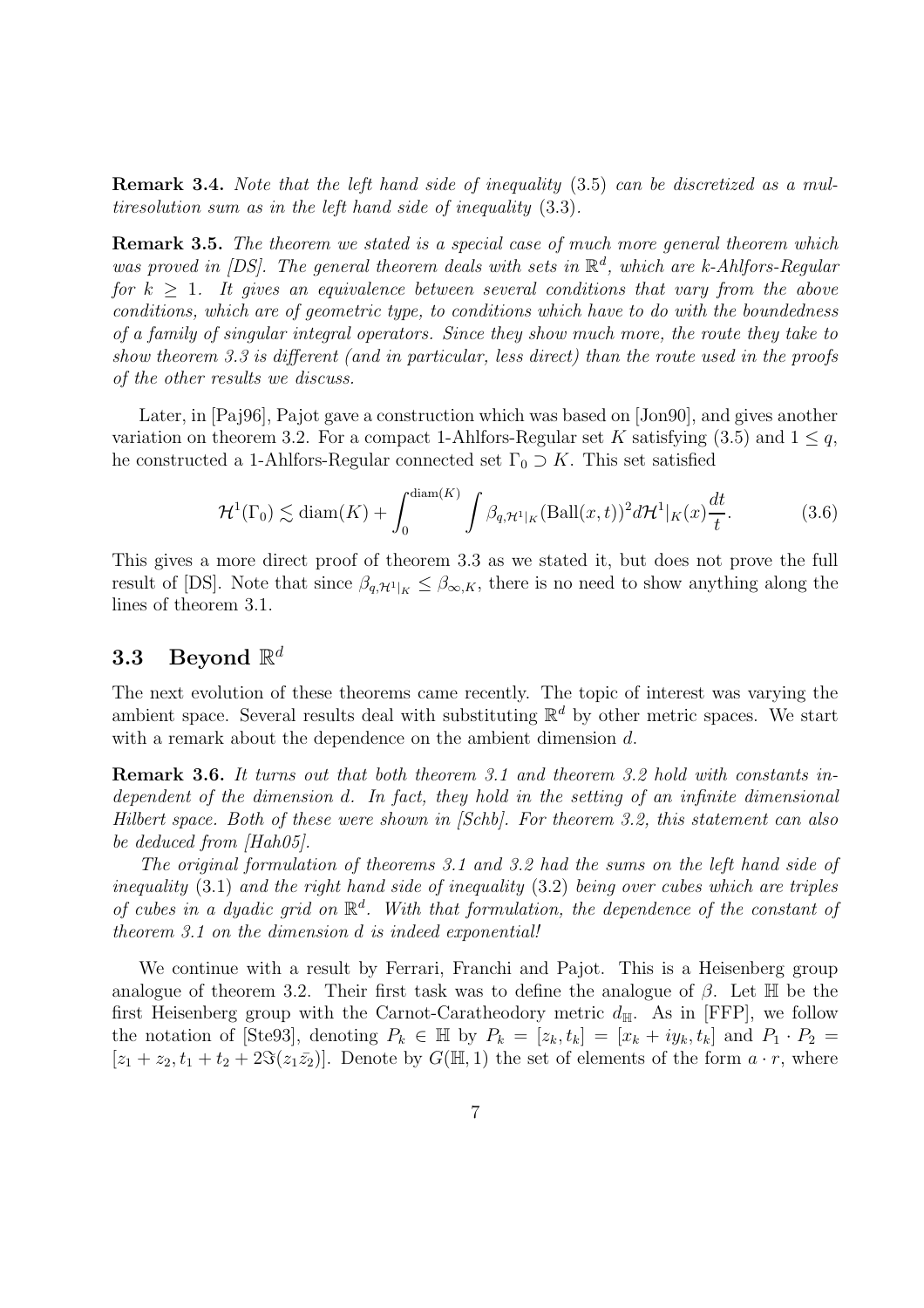$a \in \mathbb{H}$  is any element, and r is a Euclidean straight line in the set  $\{[z,0] : z \in \mathbb{C}\}\$  going through the origin. Define

$$
\beta_{\mathbb{H},K}(\text{Ball}(P,t)) = \inf_{L \in G(\mathbb{H},1)} \sup_{P' \in \text{Ball}(P,t) \cap K} \frac{d_{\mathbb{H}}(P',L)}{t},
$$

where a ball is of course a ball with respect to  $d_{\mathbb{H}}$ . This definition of  $\beta_{\mathbb{H}}$  is of interest since in [FFP] they prove the following theorem.

**Theorem 3.7.** [FFP] Suppose  $A_0$  is large enough. Let  $K \in \mathbb{H}$  be a compact set. Then there exists a connected set  $\Gamma_0 \supset K$ . The length of  $\Gamma_0$  satisfies

$$
\mathcal{H}^1(\Gamma_0) \lesssim \text{diam}(K) + \sum_{\mathcal{D}^K} \beta_{\mathbb{H},K}^2(Q) \text{diam}(Q).
$$

(They actually give an equivalent integral formulation.) One would like some variation of theorem 3.1 in this setting as well. In [FFP] this is shown for some class of sets Γ, namely images of  $C^{1,\alpha}$  regular simple horizontal curves (defined in [FFP]). We refer the reader to the original for more details and definitions.

In [Hah05] Hahlomaa proves the following.

**Theorem 3.8.** [Hah05] Suppose  $A_0$  is large enough. Let M be a metric space. Let  $K \subset M$ . Let  $Q \in \mathcal{D}^K$ . Define

$$
\beta_{\mathcal{M},\infty,K}^2(Q)\text{diam}(Q) = \text{diam}(Q)^3 \sup_{\substack{x_1, x_2, x_3 \in Q \\ \text{dist}(x_i, x_j) \ge A^{-1} \text{diam}(Q)}} c^2(x_1, x_2, x_3). \tag{3.7}
$$

Then there exists  $K' \subset [0, 1]$  and a function  $f : K' \to K$  such that

$$
||f||_{Lip} \lesssim \text{diam}(K) + \sum_{\mathcal{D}^K} \beta_{\mathcal{M}, \infty, K}^2(Q) \text{diam}(Q)
$$

and  $Image(f) = K$ .

Notice that remark 2.3 relates this theorem to theorem 3.2. Also note that if  $M$  is a complete geodesic space than one may extend  $f$  to a function with the same Lipschitz constant and the domain  $[0, 1]$ . In fact this theorem generalizes theorem 3.2 further than [Schb] (and may have even been done prior to it!). Unfortunately, the analogue of theorem 3.1 is false in this metric space setting. We give an example which illustrates this.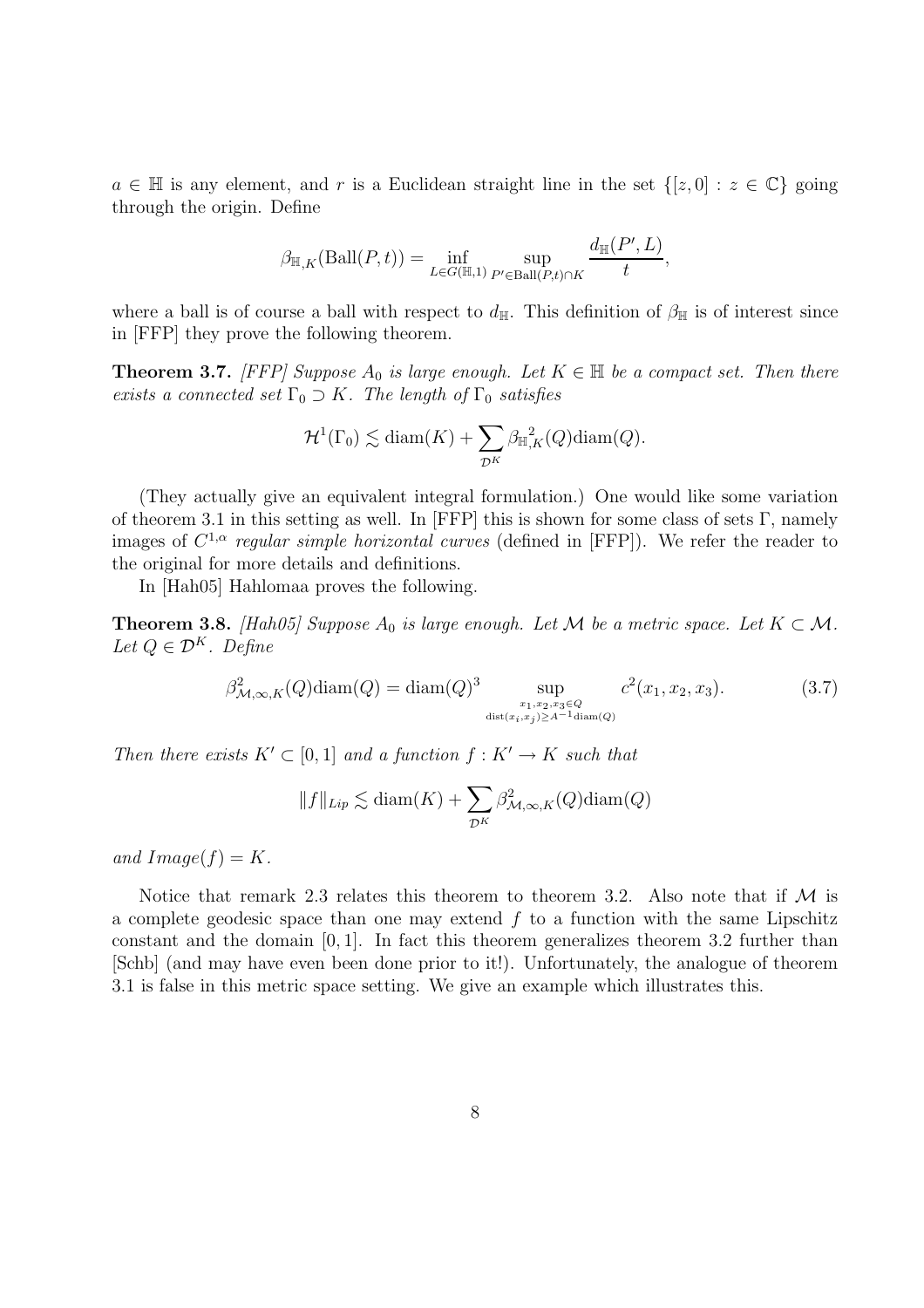#### 3.3.1 An example

Consider the plane ( $\mathbb{R}^2$ ) with the taxi-cab metric (i.e. dist $((x_1, y_1), (x_2, y_2)) = |x_1 - x_2| +$  $|y_1 - y_2|$ ). This is an isometric subset of  $L^1$ . Let  $N \in \mathbb{N}$  and  $\epsilon > 0$  be constants. Set

$$
\Gamma = ([0, 1] \times \{0\}) \cup \bigcup_{\substack{d = \frac{k}{2N} \\ 0 < k < 2^N}} (\{d\} \times [0, \epsilon 2^{-i(d)}]),
$$

where  $d = \frac{j}{\gamma i}$  $\frac{j}{2^{i(d)}}$  in reduced form.



Figure 2:  $\Gamma$  for  $\epsilon = \frac{1}{8}$  $\frac{1}{8}$  and  $N=4$ 

Consider  $X_n = \{(x, 0) : x = \frac{k}{2^n}\}$  $\frac{k}{2^n}$ ,  $0 \leq k \leq 2^n$  dyadic numbers of scale  $2^{-n}$  and the family of balls around it of radius  $\frac{A}{2^n}$ , giving  $\mathcal{D}^{\Gamma}$ .

We have

$$
\mathcal{H}^{1}(\Gamma) = 1 + \epsilon (1 + 2\frac{1}{2} + 4\frac{1}{4} + \dots + 2^{N} \frac{1}{2^{N}}) = 1 + \epsilon N.
$$

Consider

$$
Q_{m,d} = \text{Ball}(d, \frac{A}{2^m}),
$$

where  $d = \frac{k}{2^n}$  $\frac{k}{2^n}$ ,  $1 \le n \le N$ ,  $0 < k < 2^n$ ,  $m \ge n$ . We have

$$
\beta^2_{\mathcal{M},\infty,\Gamma}(Q_{m,d})\text{diam}(Q_{m,d}) \gtrsim \min\{\text{diam}(Q_{m,d}), \epsilon 2^{-n}\}\
$$

for all such  $Q$  (with constant independent of  $m, d$ ). Summing over  $m$ , this gives a total of

$$
\gtrsim \log(\frac{1}{\epsilon})\epsilon 2^{-n}
$$

for each  $d = \frac{k}{2^n}$  $\frac{k}{2^n}$ .

We now sum over  $d$  to get

$$
\sum_{\mathcal{D}^{\Gamma}} \beta^2_{\mathcal{M},\infty,\Gamma}(Q) diam(Q) \gtrsim \log(\frac{1}{\epsilon})\epsilon N.
$$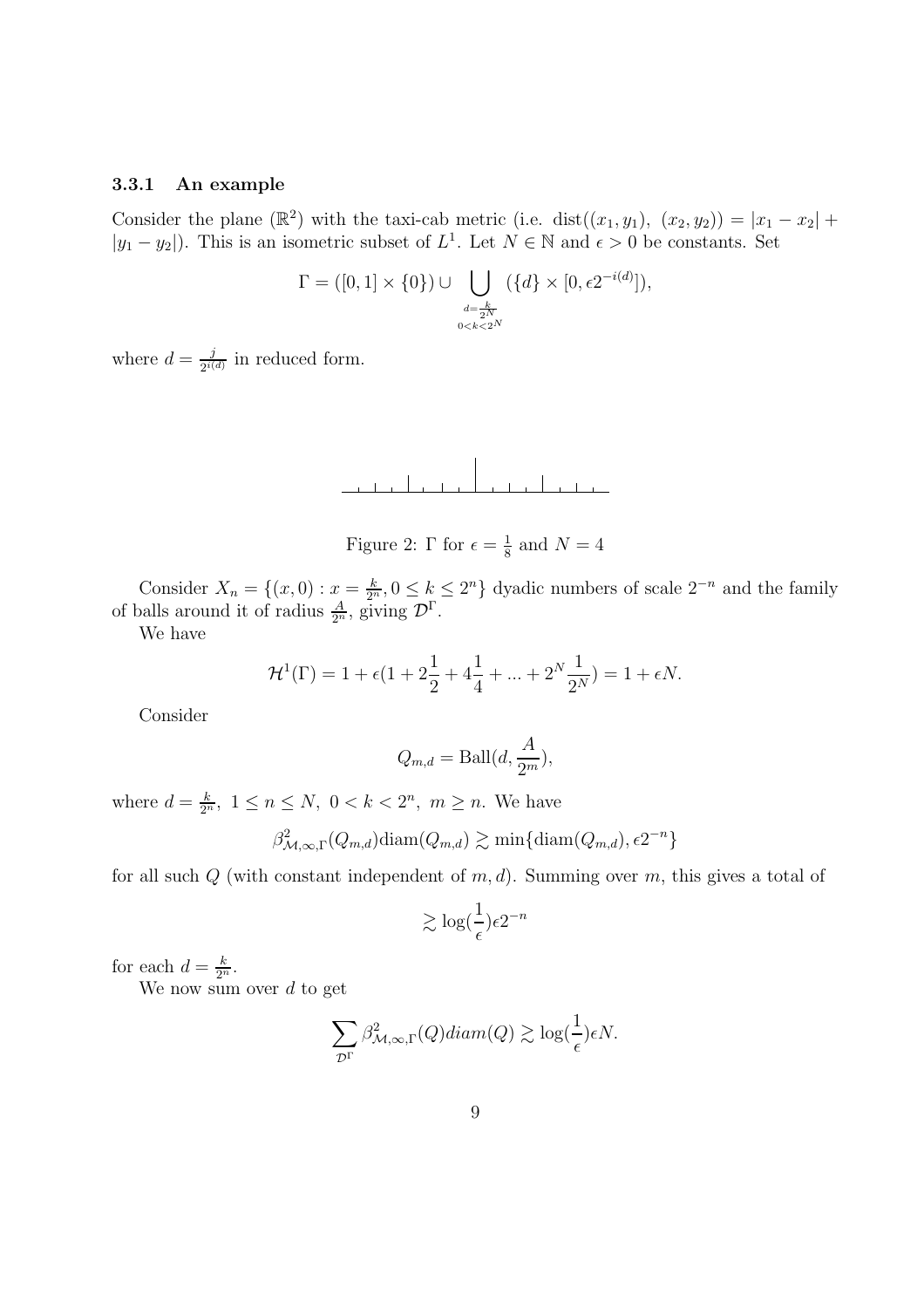Choosing  $\epsilon$  and N properly we get that there is no universal constant C such that

$$
\sum_{\mathcal{D}^{\Gamma}} \beta^2_{\mathcal{M},\infty,\Gamma}(Q) diam(Q) \leq C \mathcal{H}^1(\Gamma).
$$

Remark 3.9. As pointed out by Hahlomaa, this example is not entirely satisfactory in the following sense. One may strengthen the constraints on the set over which the supremum is taken in equation (3.7) and still get theorem 3.8. One may also choose to look at a smaller set of balls then the one in  $\mathcal{D}^K$  and again, still get theorem 3.8. Finally, one may look at the infimum over all 'suitable' collections of balls  $\mathcal{D}^K$  rather than just any choice. If one does that, then the example given is not satisfactory to be convinced that a variation of theorem 3.1 is false in this setting.

Fortunately, we are able to say more in the category of 1-Ahlfors-regular sets, as is seen from the following sequence of theorems.

**Theorem 3.10.** [Hahb] Let K be a 1-Ahlfors-Regular set in a metric space M with metric  $dist(\cdot, \cdot)$ . Then

$$
\inf ||f||_{Lip} \lesssim \text{diam}(K) + \int \int \int c^2(x_1, x_2, x_3) d\mathcal{H}^1|_K(x_3) d\mathcal{H}^1|_K(x_2) d\mathcal{H}^1|_K(x_1)
$$

where the infimum on the left hand side is over functions  $f: K' \to K$  with  $K' \subset [0, 1]$ , the norm  $\|\cdot\|_{Lip}$  is the Lipschitz norm, and the integral on the right hand side is over all triples  $x_1, x_2, x_3 \in K$  such that

$$
A \cdot \text{dist}(x_i, x_j) \ge \text{diam}\{x_1, x_2, x_3\}.
$$

This is a reformulation of the main theorem in [Hahb] according to a remark at the end of the paper. Note that this is very close to the inequality (3.6). To see this one must decompose the integral into triples of comparable diameters, and then discretize the integral. Let us give another version of this theorem, which comes out of the proof of [Hahb], and is reminiscent of the if half of theorem 3.3 (i.e. the analogue of theorem 3.2).

**Theorem 3.11.** [Haha] Let K be a 1-Ahlfors-Regular set in a complete geodesic metric space M with metric dist( $\cdot, \cdot$ ), so that diam(K)  $< \infty$ . Assume further, that for all  $z \in K$  and  $R > 0$ 

$$
\int \int \int c^2(x_1, x_2, x_3) d\mathcal{H}^1|_K(x_3) d\mathcal{H}^1|_K(x_2) d\mathcal{H}^1|_K(x_1) \leq C_0 R
$$

where the integral on the left hand side is over all triples  $x_1, x_2, x_3 \in K \cap Ball(z, R)$  such that

$$
A \cdot \text{dist}(x_i, x_j) \ge \text{diam}\{x_1, x_2, x_3\}.
$$

Then there is a 1-Ahlfors-Regular connected set  $\Gamma_0 \supset K$ , whose constant depends only on  $C_0$ and on the 1-Ahlfors-Regularity constant of K.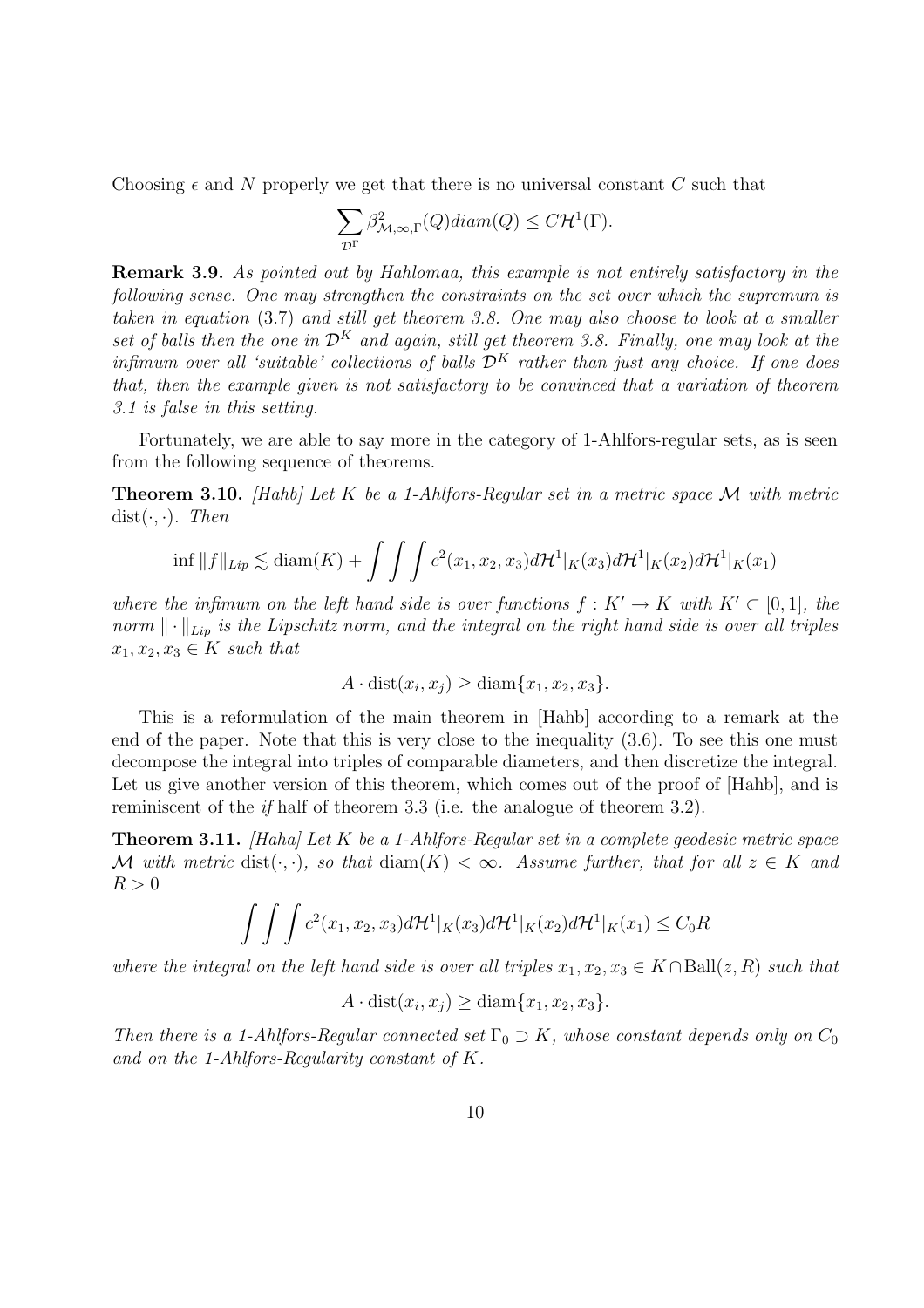A nice feature of the above theorem is that the analogue to theorem 3.1 holds for it. We show in [Scha]

**Theorem 3.12.** [Scha] Let  $\Gamma$  be a connected 1-Ahlfors-Regular set in a metric space M with metric dist( $\cdot$ , $\cdot$ ). Then for all  $z \in \Gamma$  and  $R > 0$ 

$$
\int \int \int c^2(x_1, x_2, x_3) d\mathcal{H}^1|_{\Gamma}(x_3) d\mathcal{H}^1|_{\Gamma}(x_2) d\mathcal{H}^1|_{\Gamma}(x_1) \lesssim R \tag{3.8}
$$

with constant depending only on the 1-Ahlfors-Regularity constant of  $\Gamma$ , where the integral on the left hand side is over all triples  $x_1, x_2, x_3 \in \Gamma \cap \text{Ball}(z, R)$  such that

 $A \cdot \text{dist}(x_i, x_j) \ge \text{diam}\{x_1, x_2, x_3\}.$ 

In fact, a little more is true. One may replace inequality (3.8) by

$$
\int \int \int_{(\Gamma \cap \text{Ball}(z,R))^3} \frac{\partial(\{x_1, x_2, x_3\})}{\text{diam}\{x_1, x_2, x_3\}^3} d\mathcal{H}^1|_{\Gamma}(x_3) d\mathcal{H}^1|_{\Gamma}(x_2) d\mathcal{H}^1|_{\Gamma}(x_1) \lesssim R. \tag{3.9}
$$

Note that in inequality (3.9) we are integrating over all triples in  $(\Gamma \cap Ball(z, R))^3$ .

### 3.4 Argument Outlines

We try in this section to give some idea of what arguments for most of the above theorems look like (the proof in [DS] is the exception). These are not easy theorems, and what we say below ignores many precise details, technicalities and hard work that had to be done by the authors attributed to these theorems. Needless to say, technicalities in different settings are of different nature! An important observation is that in the Euclidean cases, a main ingredient is inequality (2.3) which is essentially the Pythagorean theorem, whereas in the Metric cases, one simply defines  $\beta$  in a way which gives the information on the right hand side of inequality (2.3).

#### 3.4.1 Theorem 3.1, Generalizations and Variations

Let  $\Gamma$  by given. Using a standard result for abstract graphs and a compactness property, one may obtain a Lipschitz parameterization of  $\Gamma$ ,  $\gamma : [0,1] \to \Gamma$ , with Lipschitz norm bounded by a constant times the length (one dimensional Hausdorff measure) of Γ. If Γ is 1-Ahlfors-Regular to begin with, then  $\gamma$  can be taken to satisfy  $|\gamma^{-1}(\text{Ball}(x,r))| \lesssim r$ . In either case, one fixes  $\gamma$  and uses it throughout the proof.

Assume first that for all  $x \in \Gamma$  and  $r \geq 0$  we have that  $\gamma^{-1}(\text{Ball}(x,r))$  has only one connected component. Then one can translate the question of bounding  $\sum \beta^2(Q)$ diam $(Q)$ , to a question about the geometry of the image under  $\gamma$  of a multiresolution on the *domain*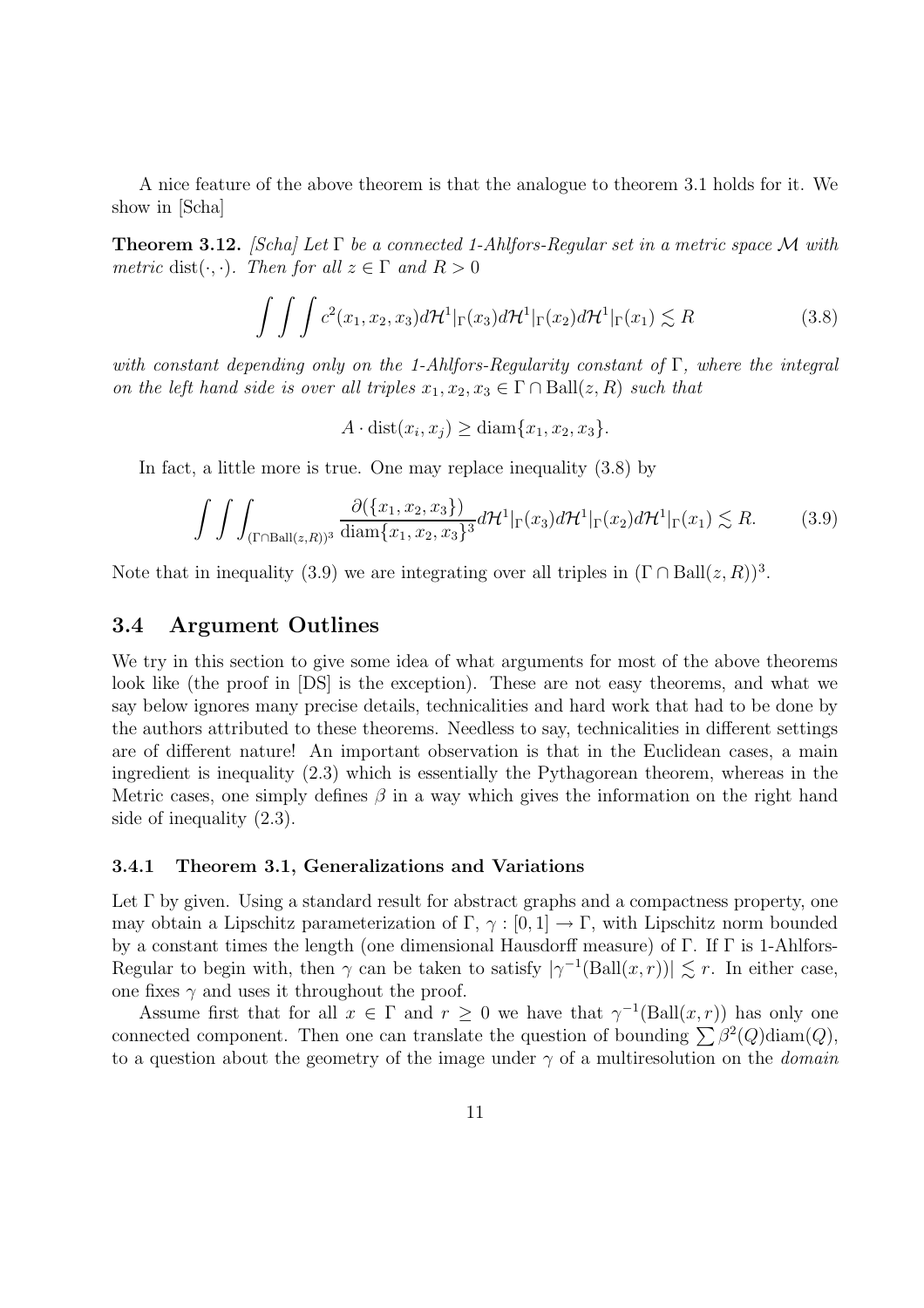of  $\gamma$ . It is sometimes non-trivial to obtain a useful multiresolution of the domain. Using the idea of successive approximations, either inequality (2.3) (in the Euclidean case) or the definition of  $\beta$  (the metric case), and some standard summation techniques one gets the desired estimate. This idea was used in [Jon90, Oki92, Schb, Scha]. An important point is that one may also use this idea to deal with balls where there is an arc which, up to a constant, is far enough from being along a geodesic.

Balls where this idea cannot be used are harder to deal with. For such a ball Q, one can philosophically consider the case where  $\Gamma \cap Q$  is a collection of straight line segments with endpoints outside the ball. In [Jon90] complex analysis comes into play. In [Oki92] geometric ideas are used, and in [Schb, Scha] they are carried further. We give these geometric ideas in the language of [Schb, Scha]. For such a ball  $Q$ , one assigns a weight  $w_Q$  to the set  $\Gamma \cap Q$ . This is done in such a way, that for every  $Q$ ,  $\int w_Q d\mathcal{H}^1|_{\Gamma} \geq \beta^2(Q) \text{diam}(Q)$  and for every  $x, \sum$ Q  $w_Q(x) \leq 1$ . In fact, a little more is obtained, namely control by  $\int w_Q d\mathcal{H}^1|_{\Gamma}$  of  $\beta(Q)$ diam $(Q)$  rather then just  $\beta^2(Q)$ diam $(Q)$ . Either way, since one may exchange the sum and the integral, one gets the desired estimate.

#### 3.4.2 Theorem 3.2, Generalizations and Variations

We briefly discuss the construction of  $\Gamma_0$ . Most variations of theorem 3.2 use a similar theme to the one we give below.

The construction of  $\Gamma_0$  is a multi-scale construction, starting from the 'roughest' scale and then refining.



Figure 3: Stage n (left) and stage  $n + 1$  (right).

Let us first consider a naive approach to doing so. Suppose we have at stage  $n$  a connected graph  $\Gamma^n$ , with vertices  $X_n$ . Suppose further, that  $\Gamma^{n+1}$  is obtained from  $\Gamma^n$  by modifying the edges of  $\Gamma^n$ . We would like to use either inequality  $(2.3)$  (Euclidean case) or the definition of  $\beta$  (metric case) to estimate the difference in length between  $\Gamma^{n+1}$  and  $\Gamma^n$  by the sum of  $\beta^2(Q)$ diam $(Q)$  for Q of radius  $A2^{-n}$ . At a first glance it is tempting to think that at least for the category of  $\beta_{\infty}$  this is trivial. Unfortunately, even in that category difficulties arise.

Generally speaking, there are three cases. The first case is that  $\beta_{\infty}(Q) \geq \epsilon_0$ , some universal constant. This case can usually be handled by crude estimates. (In [Schb, Hah05]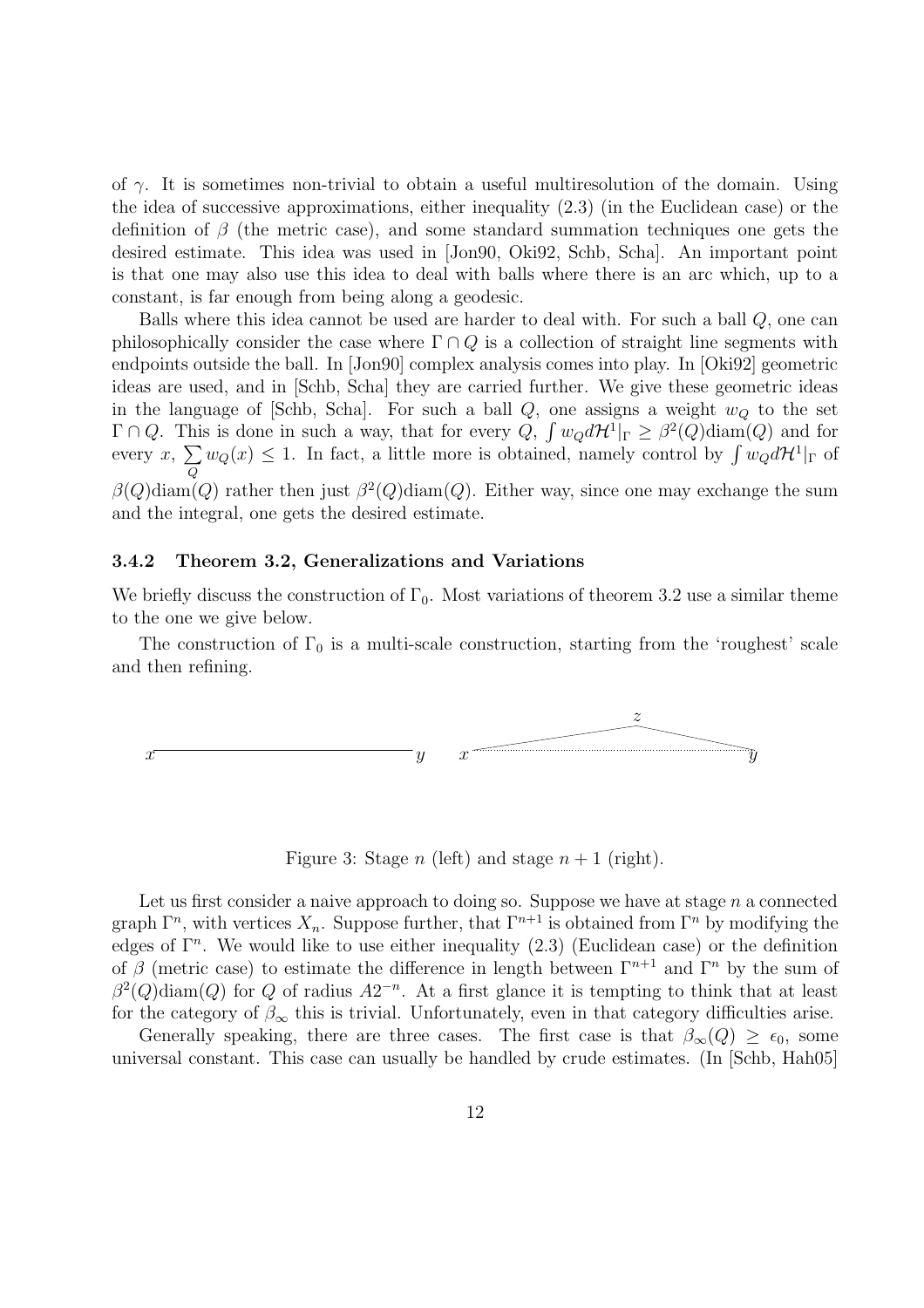one needs to be a little careful in this case since there are potentially unboundedly many points in  $(X_{n+1} \setminus X_n) \cap Q$ .) The second case, is the case where one may indeed apply inequality (2.3). This is when the picture looks locally like figure 3, with comparable mutual distances between x, y and z, i.e.  $x, y \in X_n$ ,  $z \in X_{n+1}$ , and  $\beta_{\infty}(Q) \leq \epsilon_0$ . Finally, there is the case where  $\beta_{\infty}(Q) \leq \epsilon_0$  but either the distances between x, y and z are not comparable, or the picture is not as in figure 3. One example is  $x = (0,0), y = (1,0), z = (1 - \epsilon, \epsilon)$ where  $\epsilon$  is small. This is in practice broken up into several cases, but the general philosophy is that one uses coarser scales to account for the difference in length between  $\Gamma^{n+1}$  and  $\Gamma^n$ in Q, which is not so easy to do.

Remark 3.13. A consequence of these ideas is that as in inequality (3.4) , local control on  $\beta$  numbers gives local control on length.

These ideas first appeared in [Jon90] and were later used in [Hah05, Paj96, FFP, Schb], where more difficulties had to be dealt with. For instance the main difficulty in [FFP] is to relate  $\beta_{\text{H}}$  to the right hand side of inequality (2.3). In addition, the cases where one uses an average rather than a supremum for the Jones- $\beta$  number (i.e. [Paj96, Hahb]) require some more work.

### 3.5 Other traveling salesman type theorems

We conclude with mentioning some results that use similar quantities, but are of a little different nature. (One should note that these results appeared before several results we have already mentioned)

We say that  $\Gamma$  is a 1-Lipschitz graph if it is an isometric image of the graph of a Lipschitz function from  $\mathbb R$  to  $\mathbb R^{d-1}$ . A result by Léger gives the following.

**Theorem 3.14.** [Lég99] Let  $K \subset \mathbb{R}^d$  be a set with  $0 < H^1(K) < \infty$ . Suppose further that

$$
\int\int\int_{K^3}c^2(x_1,x_2,x_3)d\mathcal{H}^1|_K(x_3)d\mathcal{H}^1|_K(x_2)d\mathcal{H}^1|_K(x_1)<\infty.
$$

Then K is 1-rectifiable.

Let us also state a key lemma from the proof of the above theorem, which quite clearly fits in with the results we discussed in previous sections.

**Lemma 3.15.** [Lég99] For any fixed  $C_0 \ge 10$  there exists a number  $\eta > 0$  such that if  $\mu$  is a compactly supported Borel measure on  $\mathbb{R}^d$  satisfying

(i)  $\mu(Ball(0,2)) \geq 1, \ \mu(\mathbb{R}^d \setminus Ball(0,2)) = 0$ 

(ii) for any ball B,  $\mu(B) \leq C_0 \text{diam}(B)$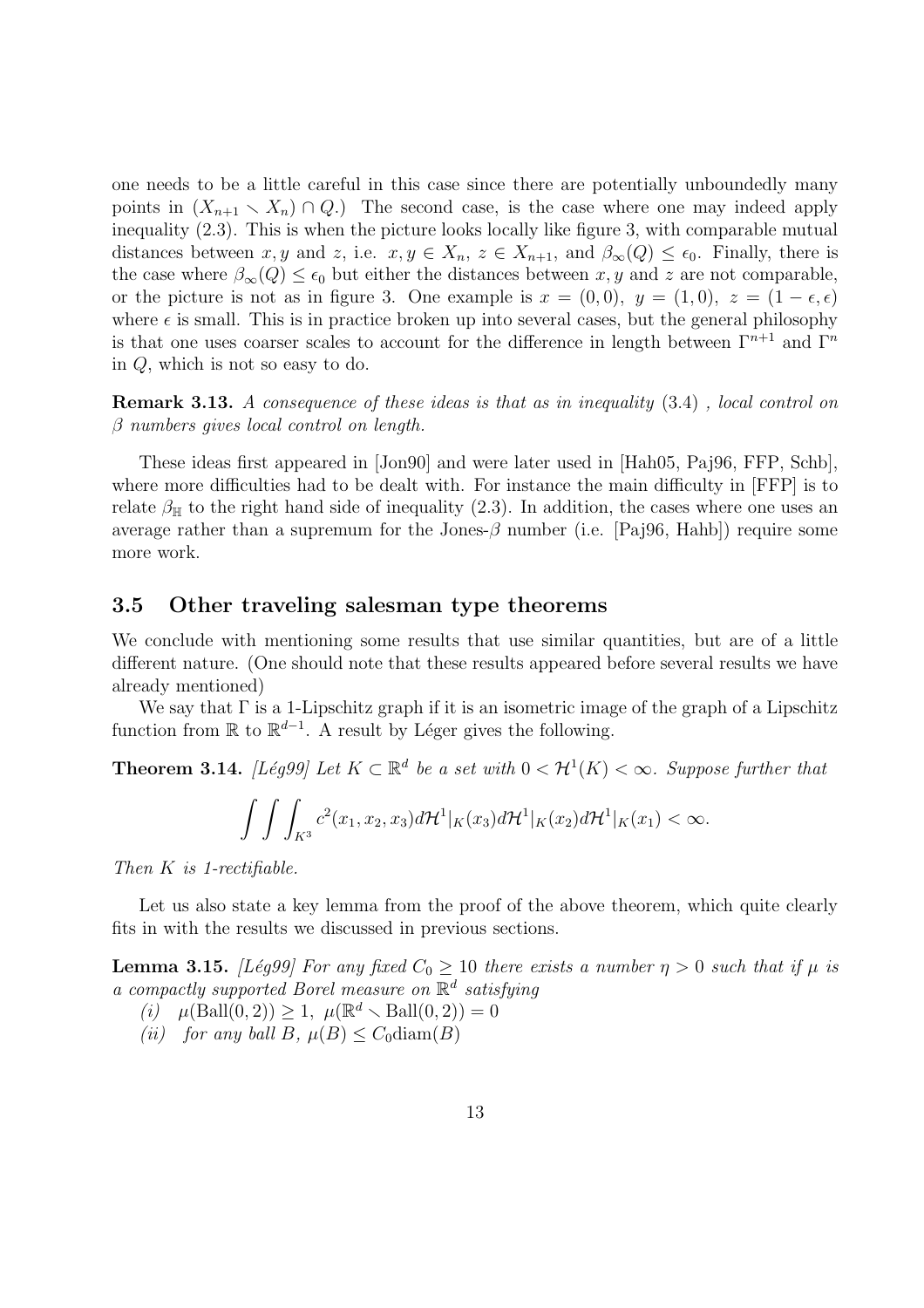(iii)  $\int \int \int_{(\mathbb{R}^d)^3} c^2(x_1, x_2, x_3) d\mu(x_3) d\mu(x_2) d\mu(x_1) \leq \eta$ then there is a 1-Lipschitz graph  $\Gamma$  such that

$$
\mu(\Gamma) \ge \frac{99}{100} \mu(\mathbb{R}^d)
$$

Note that there is no assumption on the 1-Ahlfors-Regularity of  $\mu$ .

For the next result we need a few more definitions. Let  $\mu$  be a locally finite Borel measure on  $\mathbb{R}^d$ . Set

$$
J_2(x) = \sum_{\substack{Q \in \text{dyadic grid} \\ Q \ni x}} \beta_{2,\mu}^2(Q). \tag{3.10}
$$

Denote by  $J_{Q_0}(x)$ , where  $Q_0$  is a given cube (with sides parallel to the axes) the analogue of  $J_2(x)$ , but where we only consider cubes  $Q \subset Q_0$  in the sum (3.10).

We can now give a result by Lerman, which is of nature similar to the previous lemma.

**Theorem 3.16.** [Ler03]. There exist a constants  $C_1, C_2, C_3 > 1$ , that depends only on d, such that if  $\mu$  is a locally finite Borel measure on  $\mathbb{R}^d$ ,  $Q_0$  is a cube, and if

$$
\int_{C_1Q_0} e^{C_2J_{Q_0}(x)} d\mu(x) \le A\mu(Q_0)
$$
\n(3.11)

(for some  $A > 0$ ), then there is a curve  $\Gamma \subset C_1Q_0$  such that

$$
\mu(\Gamma) \ge C_3^{-1} A^{-1} \mu(Q_0) \tag{3.12}
$$

and

$$
\mathcal{H}^1(\Gamma) \le C_3 A \text{diam}(Q_0). \tag{3.13}
$$

Here,  $C_1Q_0$  is a cube with sides parallel to those of Q, which is a dilate of Q by  $C_1$  (with the same center). This result is a (difficult) variant of a result by Bishop and Jones about the  $\beta_{\infty}$  case (see [BJ94]).

### References

- [BJ94] Christopher J. Bishop and Peter W. Jones. Harmonic measure,  $L^2$  estimates and the Schwarzian derivative. J. Anal. Math., 62:77–113, 1994.
- [Dav] Guy David. http://www.math.u-psud.fr/∼gdavid/Notes-Parkcity.dvi.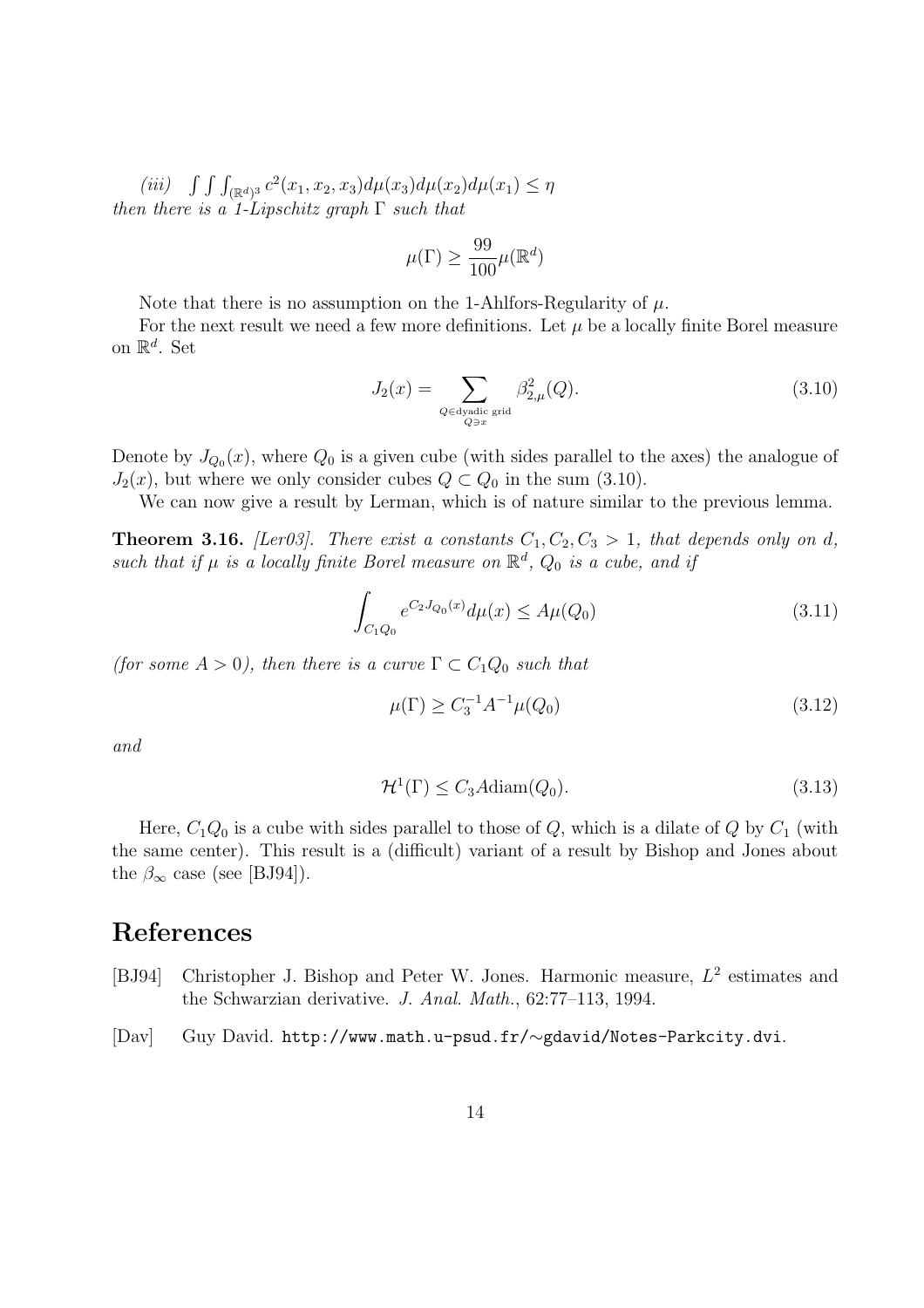- [DS] G. David and S. Semmes. Singular integrals and rectifiable sets in  $\mathbb{R}^n$ : Au-delá des graphes lipschitziens.
- [DS93] Guy David and Stephen Semmes. Analysis of and on uniformly rectifiable sets, volume 38 of Mathematical Surveys and Monographs. American Mathematical Society, Providence, RI, 1993.
- [FFP] Fausto Ferrari, Bruno Franchi, and Herv´e Pajot. The geometric traveling salesman problem in the Heisenberg group. Preprint.
- [Haha] Immo Hahlomaa. Personal communication.
- [Hahb] Immo Hahlomaa. Curvature and Lipschitz parametrizations in 1-regular metric spaces. Annales Academiae Scientiarum Fennicae.
- [Hah05] Immo Hahlomaa. Menger curvature and Lipschitz parametrizations in metric spaces. Fund. Math., pages 143–169, 2005.
- [Jon90] Peter W. Jones. Rectifiable sets and the traveling salesman problem. Invent. Math., 102(1):1–15, 1990.
- [Lég99] J. C. Léger. Menger curvature and rectifiability. Ann. of Math.  $(2)$ , 149 $(3):831-869$ , 1999.
- [Ler03] Gilad Lerman. Quantifying curvelike structures of measures by using  $L_2$  Jones quantities. Comm. Pure Appl. Math., 56(9):1294–1365, 2003.
- [Mat95] Pertti Mattila. Geometry of sets and measures in Euclidean spaces. Fractals and rectifiability, volume 44 of Cambridge Studies in Advanced Mathematics. Cambridge University Press, Cambridge, 1995.
- [Oki92] Kate Okikiolu. Characterization of subsets of rectifiable curves in  $\mathbb{R}^n$ . J. London Math. Soc. (2), 46(2):336–348, 1992.
- [Paj96] Hervé Pajot. Sous-ensembles de courbes Ahlfors-régulières et nombres de Jones. Publ. Mat., 40(2):497–526, 1996.
- [Paj02] Hervé Pajot. Analytic capacity, rectifiability, Menger curvature and the Cauchy integral, volume 1799 of Lecture Notes in Mathematics. Springer-Verlag, Berlin, 2002.
- [Scha] Raanan Schul. Ahlfors-regular curves in metric spaces. In preperation.
- [Schb] Raanan Schul. Subsets of rectifiable curves in Hilbert space. Submitted.